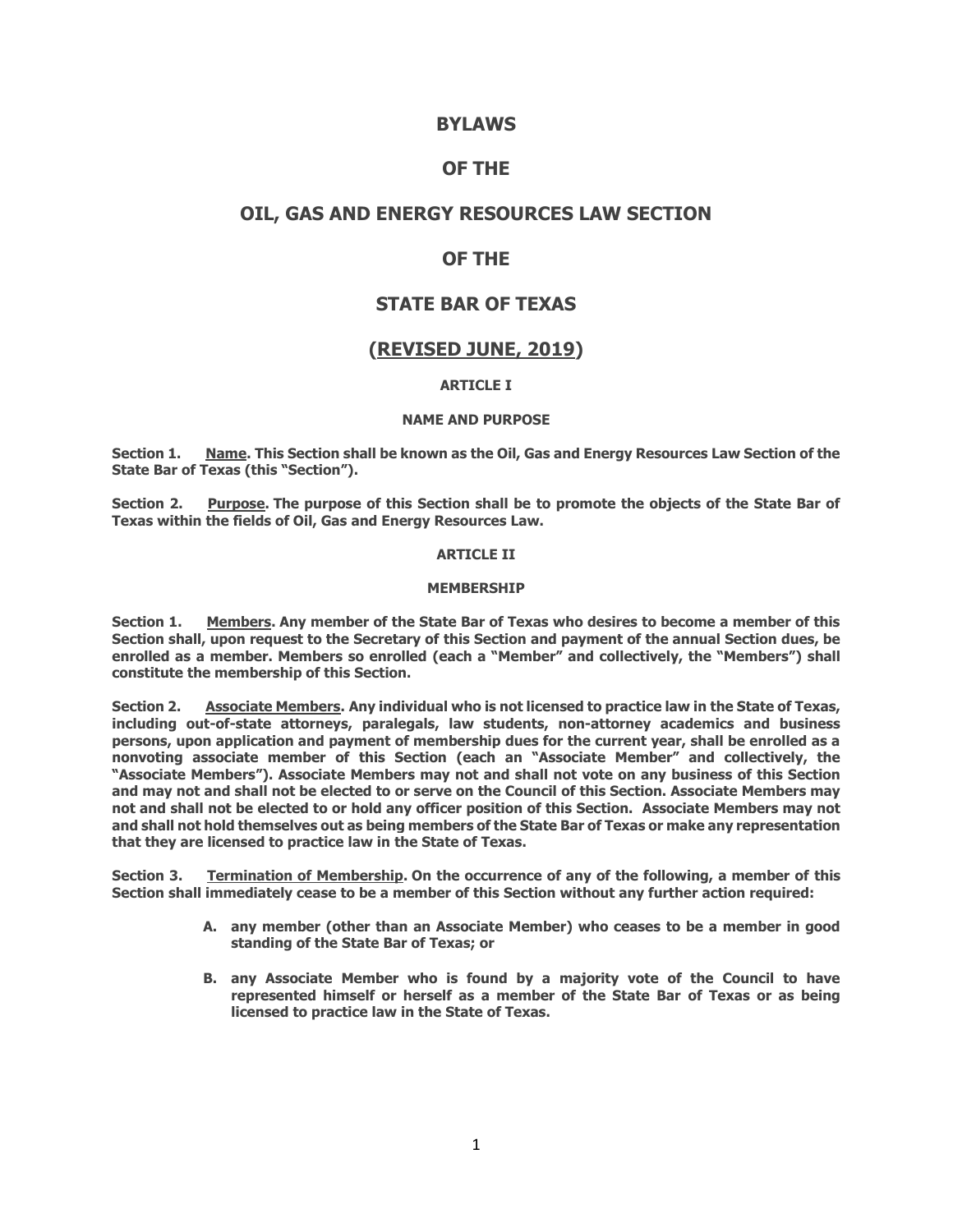#### **ARTICLE III**

#### **OFFICERS AND COUNCIL**

**Section 1. Designation of Officers. The officers of this Section shall be a Chairman, Immediate Past Chairman, Chairman-Elect, Vice Chairman, Secretary and Treasurer (the "Officers"). The offices of Secretary and Treasurer may be held by the same person.**

**Section 2. Council. There shall be a council which shall consist of the Officers, all of whom shall be members ex-officio, together with nine (9) other Members to be elected by this Section as hereinafter provided (the "Council"). The President, President-Elect, and Vice President of the State Bar of Texas and the State Bar Board Advisor to this Section shall be ex-officio non-voting members of the Council.**

**Section 3. Term of Office for Officers. The Chairman, Chairman-Elect, Vice Chairman, Secretary and Treasurer shall be nominated and elected in the manner hereinafter provided, at each annual meeting of this Section, to hold office for a term beginning at the close of the annual meeting of the State Bar of Texas at which they shall have been elected, and ending at the close of the next succeeding annual meeting of the State Bar of Texas and until their successors shall have been elected and qualify.**

**Section 4. Term of Office for Council Members. At the annual meeting of this Section at which these Bylaws shall have been amended to adopt Section 2 of this Article III in the form appearing hereinabove, three (3) Members shall be nominated and elected to the Council to serve for one (1) year, three (3) Members for a term of two (2) years, and three (3) Members for a term of three (3) years. (The word "year" as herein used means a term beginning at the close of the first, second, and third succeeding annual meeting of this Section, respectively.) Thereafter, upon the expiration of each of these initial terms, three (3) Members shall be elected to the Council at each annual meeting of this Section, for terms of three (3) years beginning at the close of the annual meeting at which they shall have been elected and ending at the close of the third succeeding annual meeting of this Section.**

**Section 5. Eligibility to Serve on Council. No Member shall be eligible for election to the Council if he is then a member of the Council and has been such a member continuously for a period of two (2) years or more, except as provided in Section 6.**

**Section 6. Required Attendance; Filling of Vacancy. If any member of the Council shall fail to attend two (2) consecutive meetings of the Council, the office held by such member shall be automatically vacated, and the vacancy shall be filled for the unexpired term by vote of the Section, if at an annual meeting, or by the Council, if the vacancy occurs between annual meetings. A Member filling a vacancy as provided in this section may be eligible for election as a member of the Council under Section 5.**

#### **ARTICLE IV**

#### **NOMINATION AND ELECTION OF OFFICERS AND COUNCIL MEMBERS**

**Section 1. Nomination. A nominating committee consisting of the Council shall suggest a slate of Council members and Officers (other than the Immediate Past Chairman, such office to be filled each fiscal year by the individual serving as Chairman the immediately preceding fiscal year) to this Section at each annual meeting. In addition, nominations from the floor will be accepted.**

**Section 2. Election. All elections shall be by written ballot unless otherwise ordered by resolution duly adopted by this Section at the annual meeting at which the election is held.** 

#### **ARTICLE V**

#### **DUTIES OF OFFICERS**

**Section 1. Chairman. The Chairman shall preside at all meetings of this Section and of the Council. The Chairman shall formulate and present at each annual meeting of the State Bar of Texas a report of the work of this Section for the then past year. The Chairman shall perform such other duties and acts as usually pertain to such office.**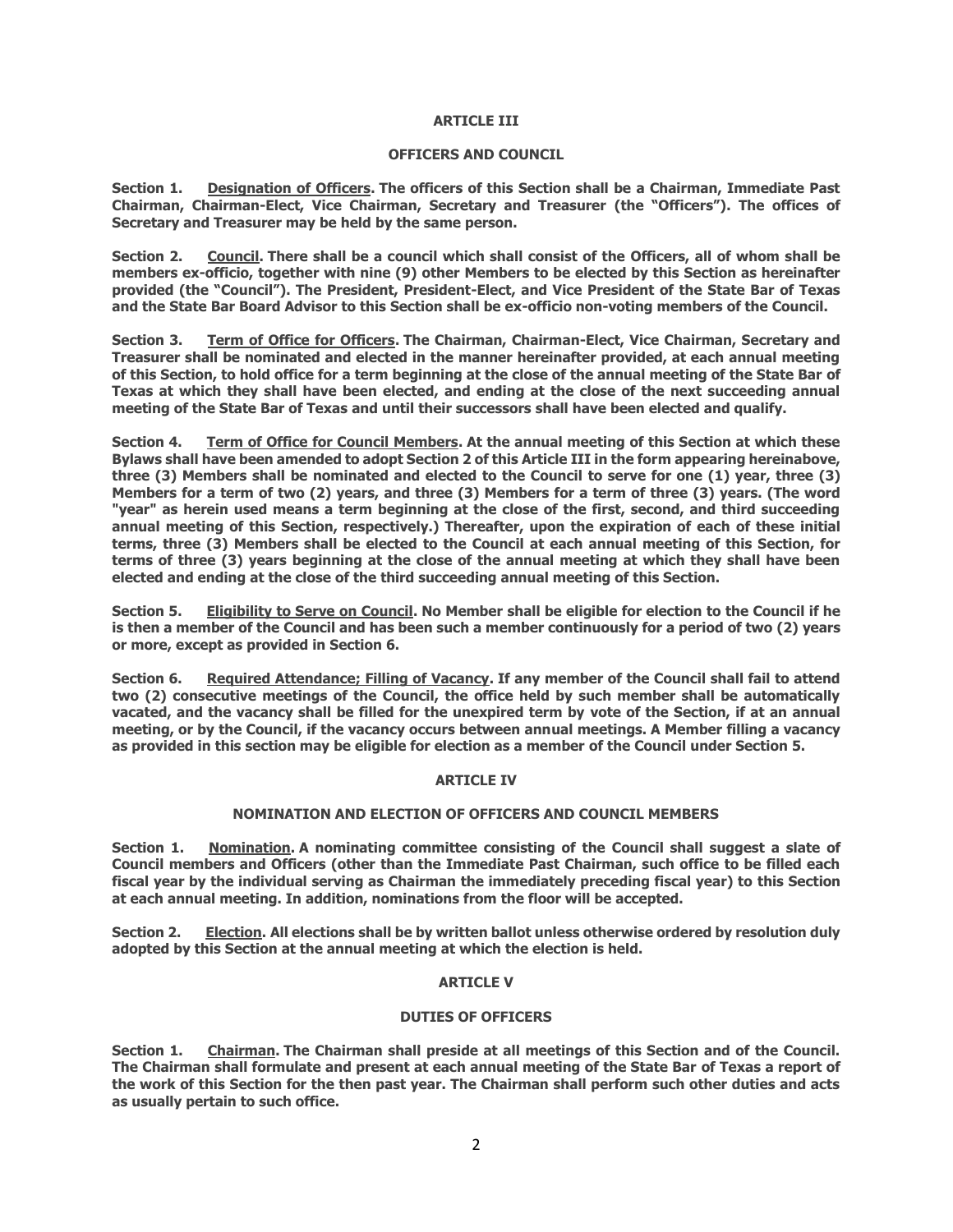**Section 2. Immediate Past Chairman. The Immediate Past Chairman shall be available to consult with the Chairman and the other members of the Council and shall perform, on behalf of this Section, such duties as the Chairman may assign.**

**Section 3. Chairman-Elect. The Chairman-Elect shall perform, on behalf of this Section, such duties as the Chairman may assign. Upon the death, resignation, or during the disability of the Chairman, or upon his absence or refusal to act, the Chairman-Elect shall perform the duties of the Chairman.**

**Section 4. Vice Chairman. The Vice Chairman shall perform, on behalf of this Section, such duties as the Chairman may assign.**

**Section 5. Secretary. The Secretary shall be custodian of the minutes, reports and records of this Section. The Secretary shall keep a correct record of the proceedings of all meetings of this Section and of the Council. With the Chairman, the Secretary shall prepare a summary or digest of the proceedings of this Section at its annual meeting and shall submit the same to the Board of Directors of the State Bar of Texas for publication in the annual report. In conjunction with the Chairman, as authorized by the Council, the Secretary shall attend generally to the business of this Section.**

**Section 6. Treasurer. The Treasurer shall be responsible for the funds and accounts of this Section. The Treasurer shall: (i) keep an accurate account of all monies of this Section (ii) pay all bills and (iii) take such other action with respect to the finances of this Section as the Council may direct. In performing such duties, the Treasurer shall comply with the provisions of Section 2 of Article VI of these Bylaws.** 

#### **ARTICLE VI**

#### **DUTIES AND POWERS OF THE COUNCIL**

**Section 1. Jurisdiction. The Council shall have general supervision and control of the affairs of this Section subject to the provisions of the Constitution and Bylaws of the State Bar of Texas and the further provisions of these Bylaws. It shall specifically authorize the expenditure of any monies appropriate for the use or benefit of this Section. It shall not, however, authorize commitments to contracts which shall entail the payment of any money during any fiscal year unless the funds shall have been previously appropriated to this Section for that fiscal year by the Board of Directors of the State Bar of Texas.**

**Section 2. Finances. This Section is authorized to collect membership dues and govern expenditures of dues income. The establishment of or any revision in this Section's dues requires approval by the Board of Directors of the State Bar of Texas. This Section shall submit to the Executive Director of the State Bar of Texas by July 15 each year a complete financial report for the preceding fiscal year ending May 31 and a Section budget for the current fiscal year. Funds of this Section may only be invested within the parameters outlined in the State Bar of Texas Investment Policy as set forth in Section 3.05 of the State Bar of Texas Board of Directors Policy Manual (or as otherwise provided in such Policy Manual). This Section shall deposit dues income into either a branch of the State Bar of Texas banking depository or an alternative banking depository meeting the requirements of the above-mentioned State Bar of Texas Investment Policy. In the event this Section selects an alternative depository, it shall instruct the depository to provide directly to the State Bar of Texas a duplicate of the bank statements, canceled checks, and deposit slips. Any expense incurred in providing duplicates to the State Bar of Texas shall be borne by this Section. This Section may request the accounting department of the State Bar of Texas to prepare a monthly and year-to-date Section financial report. This Section may opt to have the State Bar of Texas manage Section funds, including depositing dues, managing operating expenses, issuing checks, and preparing financial reports and budgets. This optional latter service will be provided by the State Bar of Texas for a per capita fee per member not to exceed \$1.00.**

**Section 3. Committees. The Council may authorize the Chairman to appoint committees from Members to perform such duties and exercise such powers as the Council may direct, subject to the limitations of these Bylaws and the Constitution and Bylaws of the State Bar of Texas.**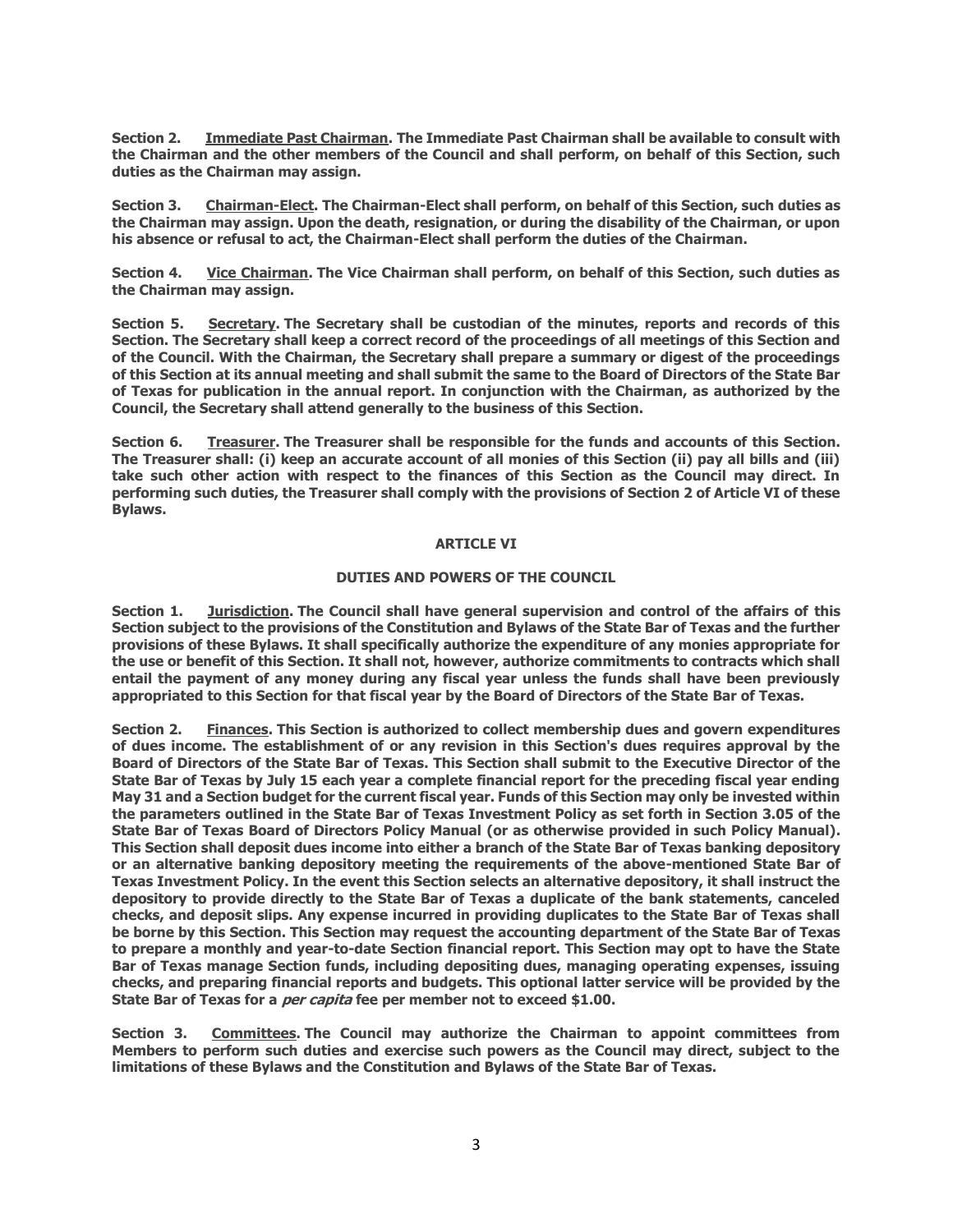**Section 4. Vacancies. The Council, during the interim between annual meetings of this Section, may fill vacancies in its own membership or among the Officers. Members of the Council and the Officers so selected shall serve until the close of the next annual meeting of this Section.**

**Section 5. Required Vote/Quorum. Unless otherwise expressly provided for in these Bylaws, all binding action of the Council shall require the presence of a quorum which is a minimum of ten (10) Members of the Council and shall require the affirmative vote of at least ten (10) Members of the Council.**

**Section 6. Manner of Voting. Members of the Council when present at a meeting of the Council shall vote in person, but when absent may communicate their vote upon any proposition in writing to the Secretary and have it counted with the same effect as if cast personally at such meeting.**

**Section 7. Notice of Required Vote. The Chairman of this Section may, and upon the request of any member of the Council shall, submit or cause to be submitted in writing to each member of the Council, any proposition upon which the Council may be authorized to act, and the members of the Council may vote upon such proposition so submitted by communicating their vote thereon in writing over their respective signatures to the Secretary who shall record upon the Minutes each proposition so submitted, when, how, at whose request submitted, and the vote of each member of the Council thereon, and keep on file such written and signed votes.**

**Section 8. Electronically Communicated Vote. E-mail, facsimile and other electronic communication shall constitute a writing for the purposes of Sections 6 and 7.** 

#### **ARTICLE VII**

#### **MEETINGS**

**Section 1. Annual Meeting. The annual meeting of this Section shall be held either during the annual meeting of the State Bar of Texas, or in conjunction with a continuing legal education seminar, course or institute sponsored by this Section, at such time and place as may be fixed by the Council, with such program and order of business as may be arranged by the Council.**

**Section 2. Special Meetings. Special meetings of this Section may be called by the Chairman upon approval of the Council, at such time and place as the Council may determine.**

**Section 3. Quorum. The Members of this Section present at any meeting shall constitute a quorum for the transaction of business and all binding action of this Section shall be by a majority vote of the Members present.**

**Section 4. Meeting Attendance at a Council Meeting. A Member of the Council who attends a Council meeting by teleconference shall be counted as present at such meeting for purposes of determining quorums and voting.** 

#### **ARTICLE VIII**

#### **GOVERNMENTAL AUTHORITY**

**Section 1. Section Action not Action of State Bar of Texas. No action, policy determination, or recommendation of this Section or any committee thereof shall be deemed to be, or be referred to as, the action of the State Bar of Texas prior to submission of the same to, and approval by, the Board of Directors of the State Bar of Texas, the General Assembly of the State Bar of Texas in annual convention, or duly-authorized referendum of the State Bar of Texas. Any resolution adopted or action taken by this Section may on request of this Section be reported by the Chairman to the annual meeting of the State Bar of Texas for action thereon.**

**Section 2. Governmental Authority Process. This Section, through the process called "Governmental Authority", may seek the authority to present a position of the State Bar of Texas before a public, judicial, executive or legislative body.**